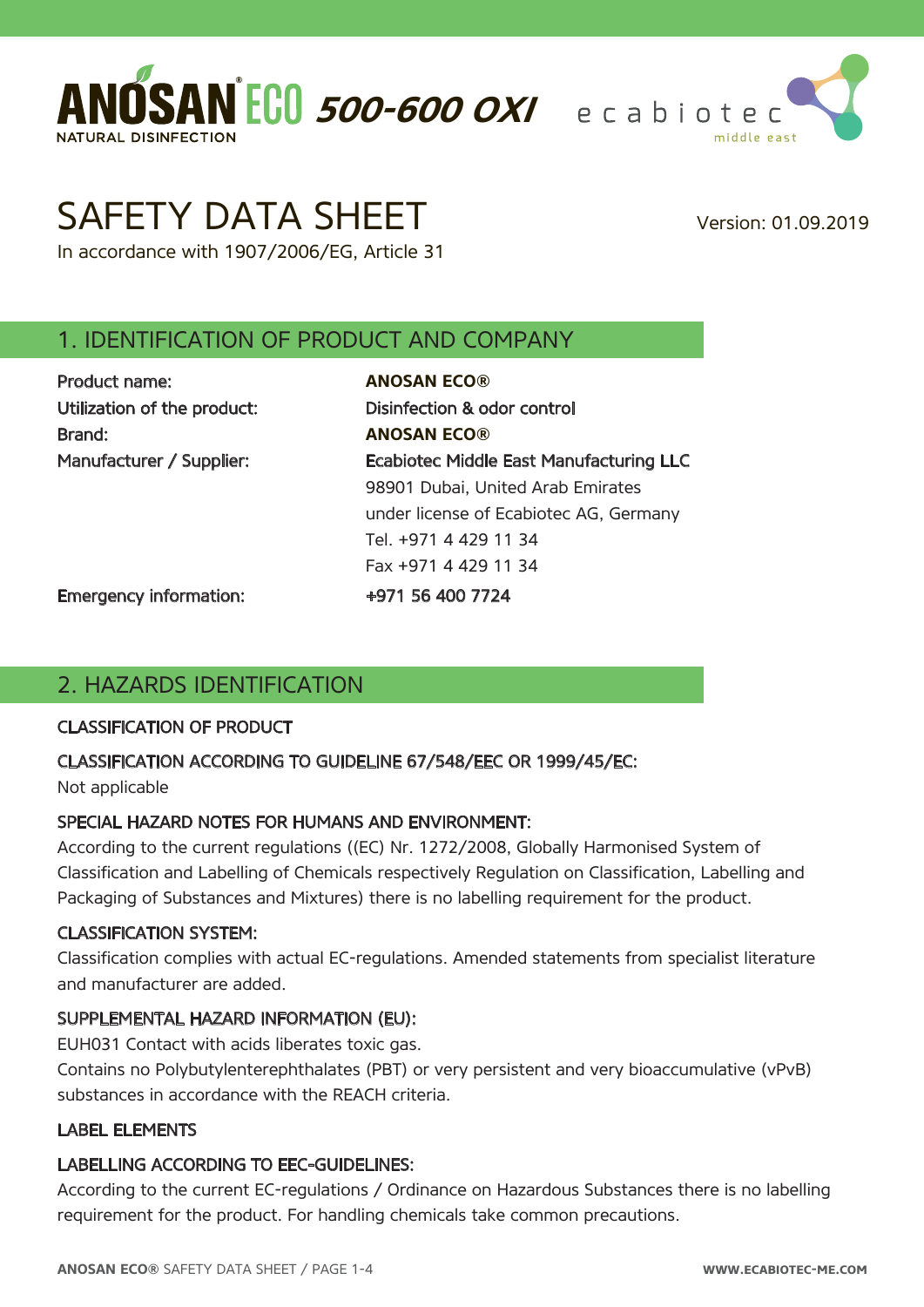



# 3. COMPOSITION / SPECIFICATIONS REF. THE INGREDIENTS

#### CHEMICAL CHARACTERIZATION

Description: Mixture

Ingredients: Electrochemically activated table salt solution, pH 7 – 8

| Component                | Concentration                      | Cas-Nr.   | Labelling | R-phrases |
|--------------------------|------------------------------------|-----------|-----------|-----------|
| Hypochlorous acid, HOCl  | $0,003 - 0,015 %$<br>30 - 150 mg/L | 7790-92-3 |           |           |
| Sodium chloride, NaCl    | $0.5 - 0.9 %$<br>$5,0 - 9.0$ g/L   | 7647-14-5 |           |           |
| Water H2O                | > 99%                              | 7732-18-5 |           |           |
| Active parameter         |                                    |           |           |           |
| Hypochlorous acid, HOCl  | 30 - 150 mg/L                      |           |           |           |
| ORP (Ag/AgCl-electrodes) | +850 to +950 mV                    |           |           |           |

Additional references: None

## 4. FIRST AID MEASURES

| General advice:          | No special measurements required                                       |
|--------------------------|------------------------------------------------------------------------|
| In case of eye contact:  | In case of unpleasing sensations rinse thoroughly with plenty of water |
| In case of skin contact: | In case of unpleasing sensations rinse with water                      |
| If inhaled:              | Not applicable                                                         |
| If swallowed:            | Drink plenty of water                                                  |
| Note for physicians:     | Not applicable                                                         |

## 5. FIREFIGHTING MEASURES

Suitable extinguishing media: Not applicable, product doesn't burn Unsuitable extinguishing media: None Spezial protective equipment: None Special risks during fire-fighting: None Further information: None

## 6. ACCIDENTAL RELEASE MEASURES

Personal precautions: Avoid contact with eyes protective equipment: None, dilute product with water Environmental precautions: No special measurements requested Methods and materials for containment and cleaning up: Rinse with water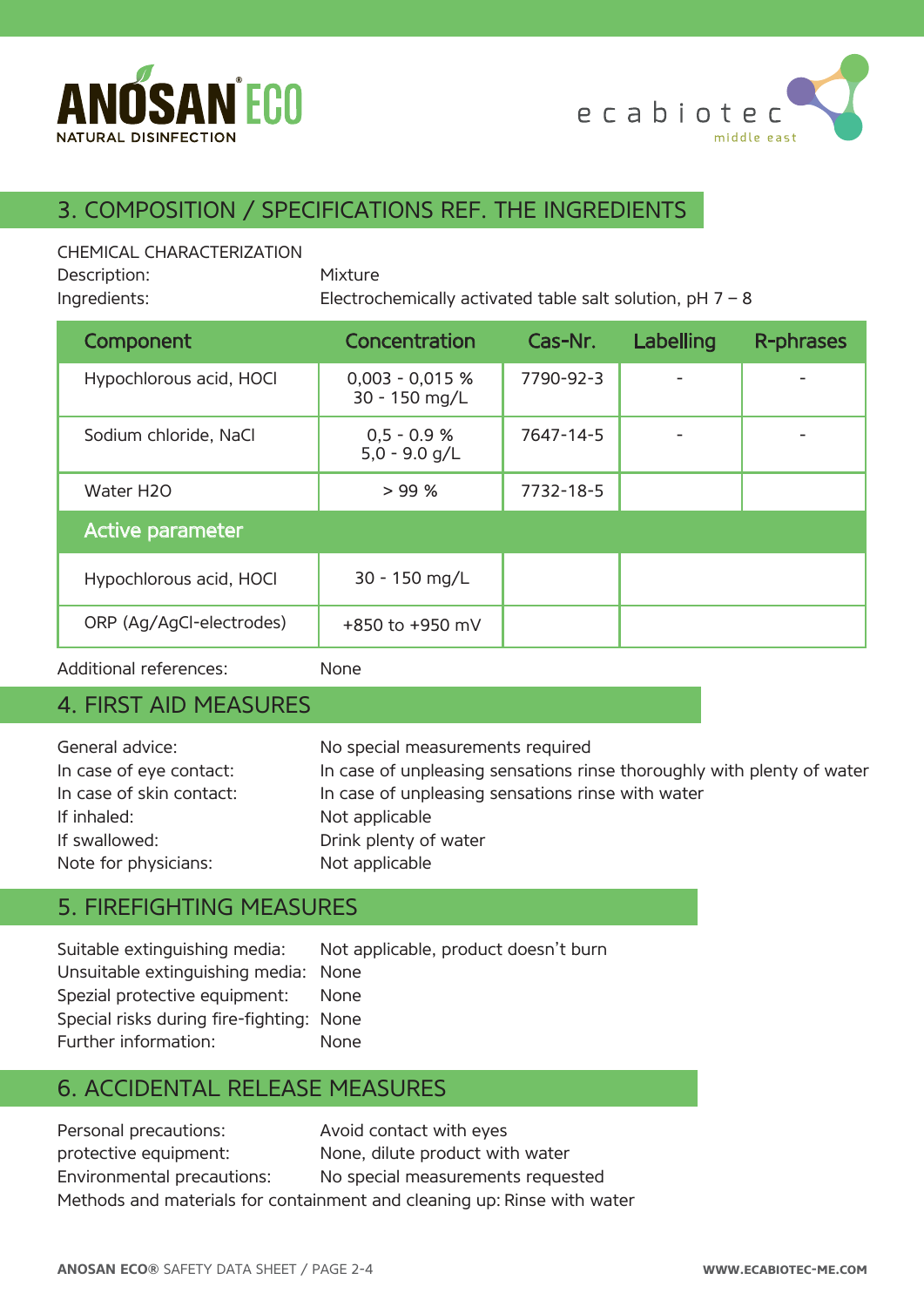



# 7. HANDLING AND STORAGE

| Precautions for safe handling:                          | Avoid contact with eyes                                                                          |
|---------------------------------------------------------|--------------------------------------------------------------------------------------------------|
| Conditions for safe storage:                            | Store at room temperature, keep containers closed                                                |
| Requirements for storage rooms: No special requirements |                                                                                                  |
| Note for clustering:                                    | Do not store near acids.                                                                         |
|                                                         | Recommended storage conditions: Protect from solar irradiation and freezing, recommended storage |
|                                                         | temperature 5 to 25°C                                                                            |

## 8. EXPOSURE CONTROLS/PERSONAL PROTECTION

|                         | Appropriate engineering controls: Handle in accordance with good industrial hygiene and safety practice. |
|-------------------------|----------------------------------------------------------------------------------------------------------|
| Respiratory protection: | <b>Needless</b>                                                                                          |
| Skin protection:        | Nitrile rubber gloves during long-lasting handling of undiluted product                                  |
|                         | are recommended, apart from that needless.                                                               |
| Eye protection:         | Wear goggles                                                                                             |
| <b>Body Protection:</b> | <b>Needless</b>                                                                                          |
| General precautions:    | Wash hands before breaks and at the end of workday.                                                      |
|                         |                                                                                                          |

## 9. PHYSICAL AND CHEMICAL PROPERTIES

Appearance: Fluid Color: Without color Odour: Faint odour pH at 25°C: 7.0 – 8.0 Melting point °C: 0 to -3 Boiling point °C: 95 to 100 Flash point °C: Not applicable Flammability °C: Not applicable Self-flammable: Not self-flammable Oxidizing properties: No fire accelerant Lower explosive limit (Vol. %): Not applicable Upper explosive limit (Vol. %): Not applicable Density at 25°C (g/cm<sup>3</sup>): 1,001 to 1,004 Water solubility: Completely miscible

# 10. STABILITY AND REACTIVITY

Chemical stability: 12 months (unopend at 20°C) Incompatible materials: Avoid contact with acids

Hazardous decomposition products: No hazardous decomposition products